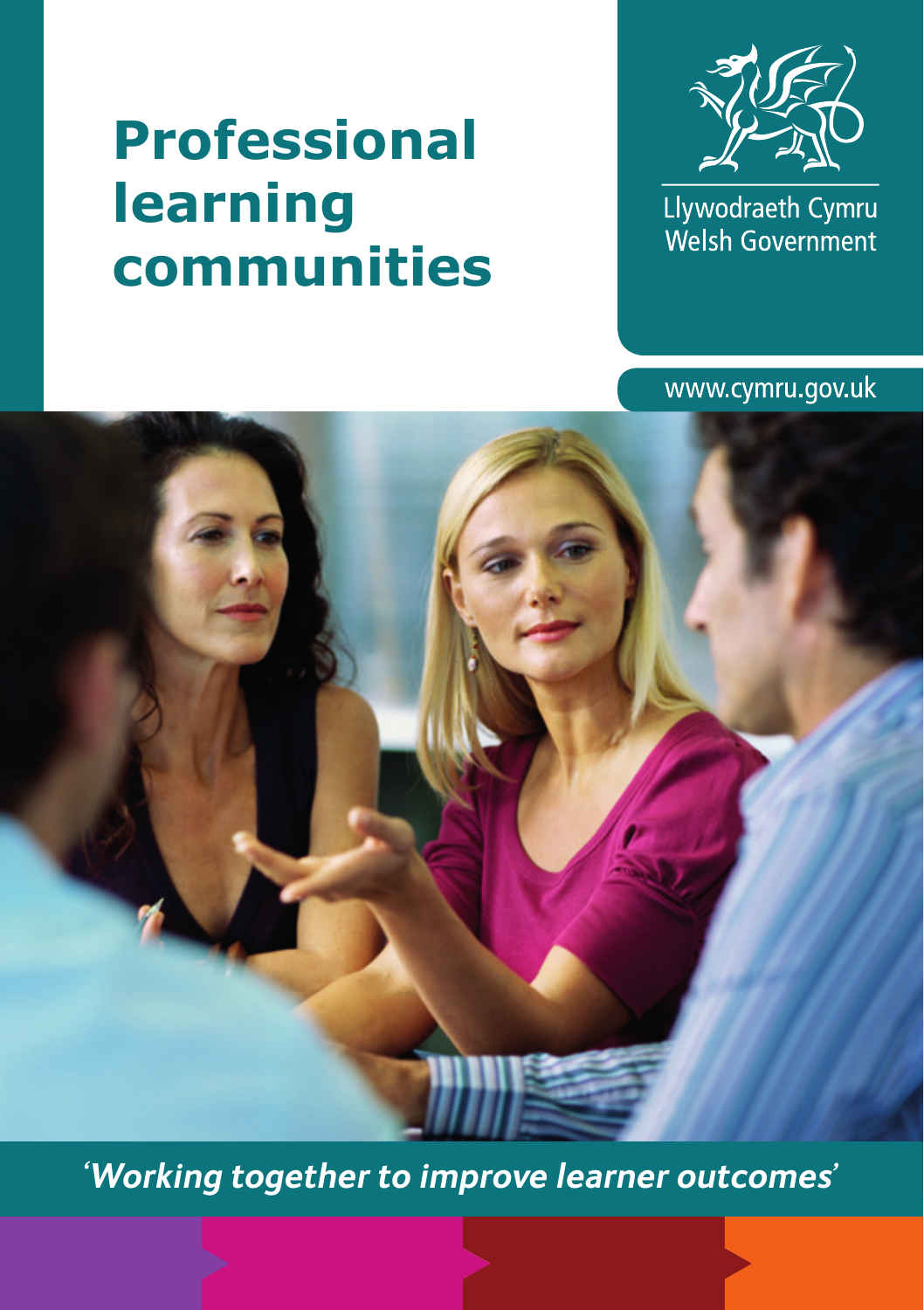## **What is a professional learning community (PLC)?**

- A PLC is a group of practitioners working together using a structured process of classroom enquiry.
- The enquiry focuses on a specific area of learning and teaching to improve learner outcomes.

#### **What are the benefits for me and my school?**

- Improved outcomes for your learners.
- Improved professional learning for you as a practitioner.
- Improved school performance.
- Enhances your CPD.
- Develops your teaching practice and leadership skills through a focussed and measurable process.

*'For many staff, involvement in PLCs has allowed them to move on to the next stage of their career.'* 

Deputy Headteacher, St. Joseph's R. C. High School

#### **How can PLCs improve learner outcomes?**

The PLC process, supported by the national model, encourages effective analysis of data. This supports effective measuring of improvements and better evaluation of outcomes.



Llangynidr Primary School

- Using action enquiry, practitioners develop a better understanding of the most effective strategies to improve classroom practice.
- PLCs are at their most effective when practitioners are supported throughout the process and their work has a direct impact on changing classroom practice and learner outcomes.

#### **How much time will I need to dedicate?**

- PLCs should be part of a whole-school approach to school improvement and professional development.
- Regular opportunities for practitioners involved in a PLC to discuss progress and plan next steps is vital to the success of the PLC.